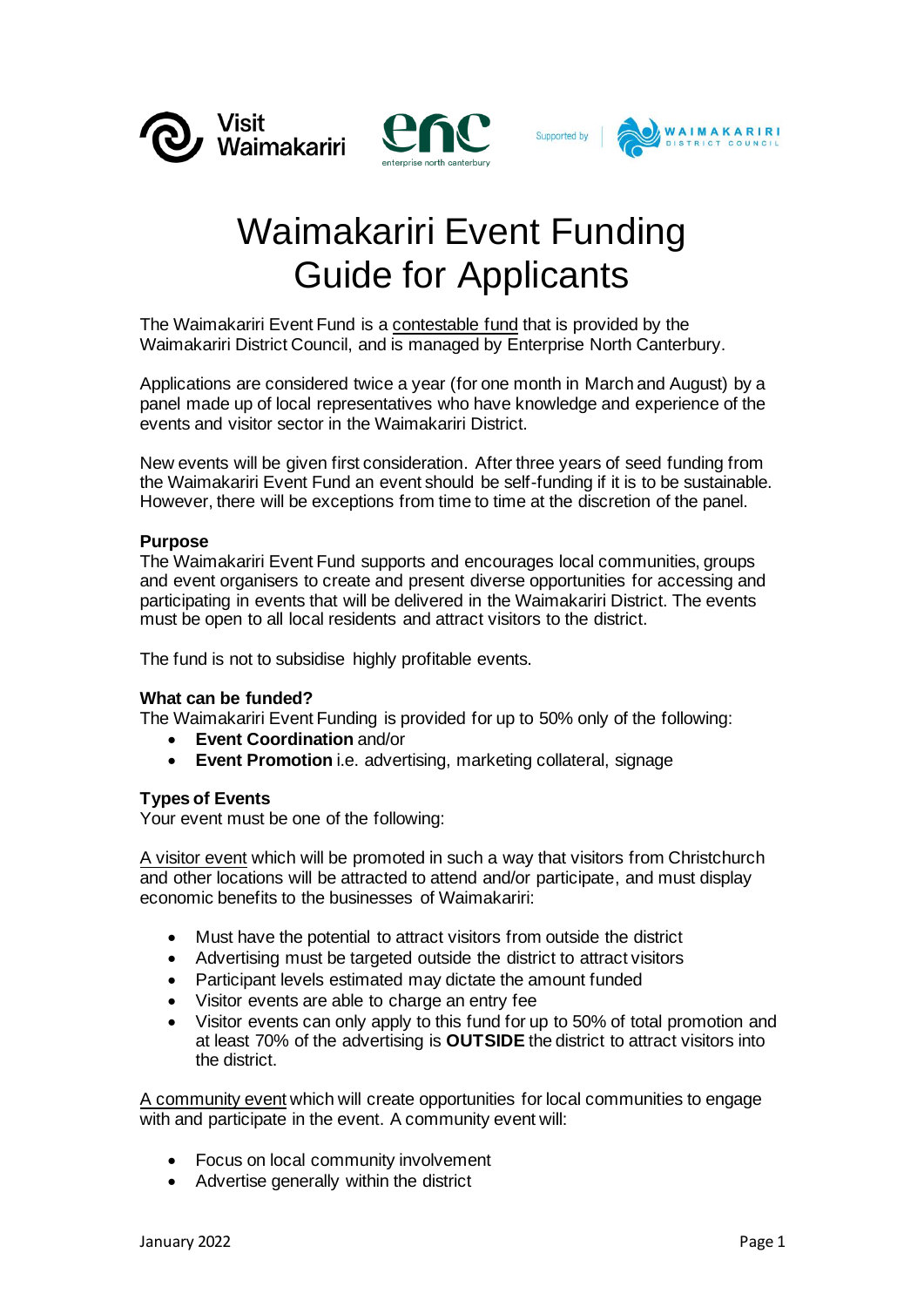- Generally have lower participation numbers than visitor attraction events (the amount granted will reflect this)
- Be a free or low-cost event
- Likely attract friends and family from outside the district

## **Funding Criteria**

The event must meet the following criteria:

- Take place within the Waimakariri District boundaries
- Waimakariri residents must be able to participate in or watch the event
- Have a promotional plan that demonstrates how the event will be promoted both within the Waimakariri District and wider geographical areas
- Met all regulatory Council requirements
- Secure 50% of the total income of the event from other sources
- Be delivered within 12 months after funding is approved
- **Not** have started before funding is approved
- **Not** have already been funded through Waimakariri District's Community, Creative Communities or Advisory Boards for event coordination or promotion
- The event must match **the spend dollar for dollar** and be used for the promotion or coordination only of the event
- Show that the public good is greater than the private good
- If you have previously received funding from the Waimakariri Event Funding, either as an individual or as a member of a group, you must have completed a final report for the earlier project before any further applications will be considered
- Council Funded Promotion Associations are not eligible to receive funding for event coordinators' fees

## **Types of events that cannot be funded include:**

- Events that are not open to the public to attend
- Events that are the core business of an organisation, school, education provider, government or council agency or service provider
- Events promoting religious or political purposes
- Conferences / Annual General Meetings
- School reunions that are only open to ex-pupils

## **Marking Schedule**

Your application will be assessed by the Event Funding Panel on these five key areas:

- 1. The Concept what is the idea and what do you want to do?
- 2. The Benefits how will your project benefit the businesses and residents of the district? What are the expected numbers for the event?
- 3. The People who is involved?
- 4. The Promotional Plan what is the reach of advertising and promotion?
- 5. The Budget how much will the project cost and is it a realistic budget?
- 6. 50% of funding has been achieved elsewhere

## **Funding schedule**

Applications are biannual: end of March and end of August. The dates of the applications being open will be advertised one month prior.

## **Funding levels**

The annual Waimakariri Event Funding pool is \$45,000, with a minimum grant of \$500 and a maximum grant of \$5,000 per event. The amount of funding distributed